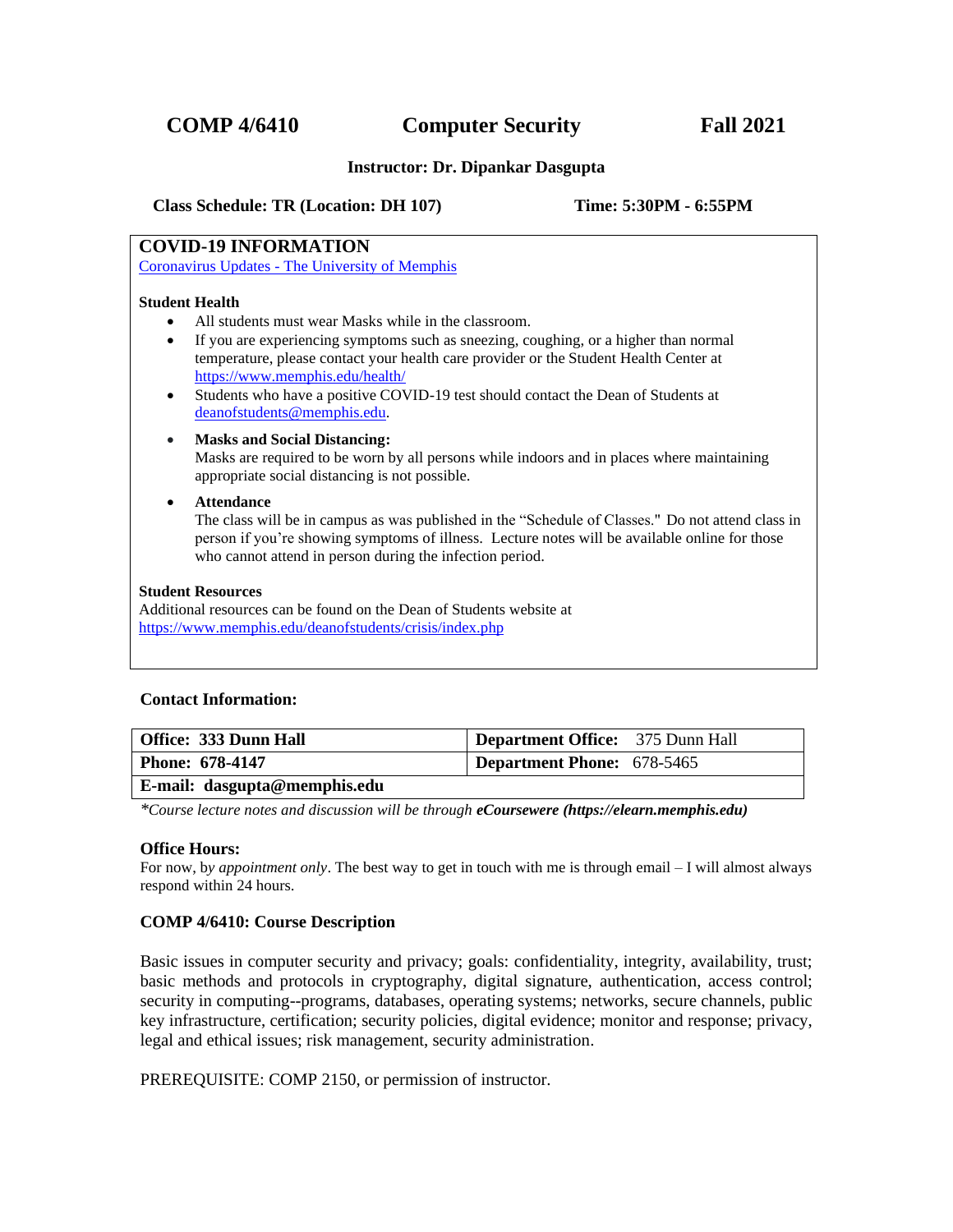# **Why this course?**

The course is intended to provide basic and state-of-the-art knowledge about cyber risks, security and protection issues in computing, communication, and information. Students will learn the basic notions and importance of computer security and privacy. While the foundations of the subject will be thoroughly reviewed, actual practices to cope with increasing concerns about data protection, code execution will be emphasized. These include study of some standard cryptosystems, protocols, and security strategies in access to computing devices and shared computing resources. There will also be some discussion on the evolving legal and ethical issues with cyber-enabled technologies.

# **Suggested Textbooks/Reference Books:**

- **[Security in Computing,](http://www.amazon.com/Security-Computing-Edition-Charles-Pfleeger/dp/0134085043) C. Pfleeger et al, Prentice-Hall PTR, Fifth Edition, 2015.**
- **[Computer Security: Principles and Practice \(3rd Edition\)](http://www.amazon.com/Computer-Security-Principles-Practice-3rd/dp/0133773922/ref=sr_1_2?s=books&ie=UTF8&qid=undefined&sr=1-2&keywords=Computer+Security+%2B+2014) by [William](http://www.amazon.com/William-Stallings/e/B00JH11P66/ref=sr_ntt_srch_lnk_2?qid=undefined&sr=1-2)  [Stallings](http://www.amazon.com/William-Stallings/e/B00JH11P66/ref=sr_ntt_srch_lnk_2?qid=undefined&sr=1-2) and [Lawrie Brown](http://www.amazon.com/Lawrie-Brown/e/B00JGW3OXI/ref=sr_ntt_srch_lnk_2?qid=undefined&sr=1-2) (Jul 18, 2014)**
- **[NIST Cybersecurity Framework A Complete Guide -](https://www.amazon.com/NIST-Cybersecurity-Framework-Complete-Guide-ebook/dp/B07XJ6J5W7/ref=sr_1_3?crid=29PU2W6MWMCV3&dchild=1&keywords=cybersecurity+2020&qid=1597529765&s=books&sprefix=CyberSecurity+2020%2Cstripbooks%2C177&sr=1-3) 2020 Edition by Gerardus Blokdyk, Sep 6, 2019**
- **Cybersecurity Bible: Security Threats, Frameworks, Cryptography & Network Security by Hugo Hoffman, Apr 25, 2020.**
- **[Network Security Fundamentals,](https://www.amazon.com/CompTIA-Security-Network-Fundamentals-CertBlaster/dp/1305093917/ref=sr_1_1?s=books&ie=UTF8&qid=1471632288&sr=1-1&keywords=%E2%80%A2%09Network+Security+Fundamentals) Mark Ciampa, 2014**
- **There will be selected reading on current security issues and solutions**

# **Other Resources (hyperlinks checked on 8/14/2021):**

- National Institute for Science and Technology (NIST) Computer Security Resource [Clearinghouse](http://csrc.nist.gov/)
- [Security,](https://www.usenix.org/conferences/byname/108) Usenix Security Symposium
- [Crypto,](http://www.iacr.org/conferences/) International Cryptology Conference
- [uwf.edu/cybersecurity](https://r20.rs6.net/tn.jsp?f=001LQqp8XMTNXEpRdMEfmZiVXQltBa4bilBdPK73gEiY3dtvjmO0T17udjc_UKKCXTUxo3OgBIKQhW0R5vaphrvSF1nYoZ3_dQ0VPZYkm_uFGTqXwT6fv8Zsn4aY1zNkLCeoy1x7wjVhd8354G6IMrAfA67NteGw0bh&c=ZTEYzEL0YzRDEN98YmCwF1LjxMswOOrIfxhzBu7Rn8UK9493p5BwNg==&ch=ZNDPwA2xTHk-NwxOz1pyHNE6KhfEXYAt2-s9MU61sZOjEA71EjcMDA==)
- Trusted Computing Group (http://www.trustedcomputinggroup.org/)
- [International Crypto Resources](http://www.cs.hut.fi/crypto)
- Computer World Magazine (http://www.computerworld.com)

# **Evaluation:**

Students are expected to actively participate during the class discussions (online). Participation in class will be viewed as a continuous two-sided feedback process, which (a) allow students to assess themselves on their progress in learning the material/understanding the security issues; and (b) allows the instructor to assess how well he is fostering the communication process with and among students. Good evaluations will thus reflect not only your grasp of the material, but also how well you take advantage of the class time and how well you end up using the knowledge in securing your systems. The evaluation process will include paper presentations, assignments, tests, quizzes, and a term paper/project to make sure that you have integrated the material into your general practice of secure computing.

Your final grade for the course will be based on the grades in the following course-related activities (given in percentages):

 Class performance/Paper Presentation (COMP 6410*)* 10% Tests/quizzes/Exams 60% (50% for COMP 6410)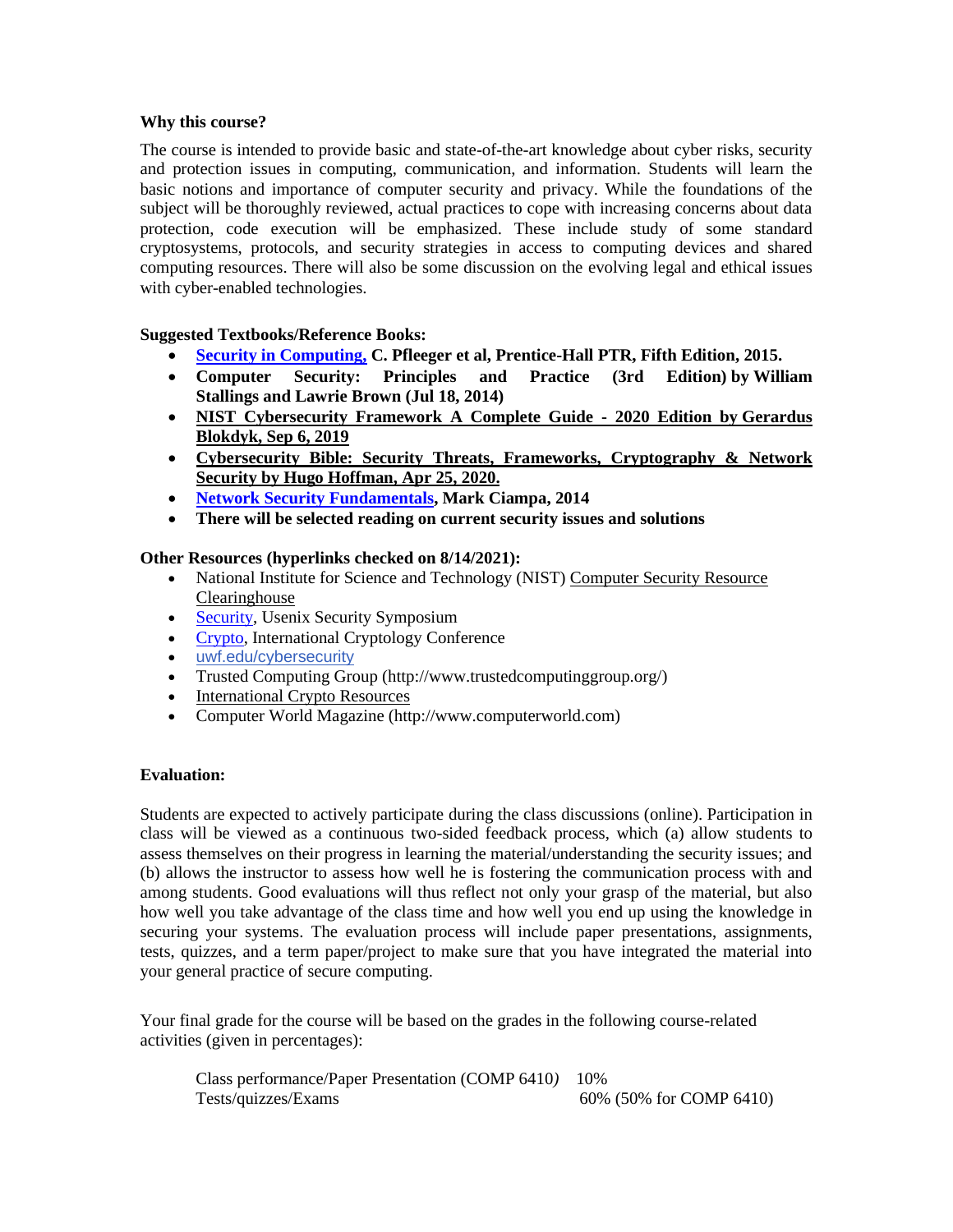*Graduate students (COMP 6410) have to do some additional works which include paper presentation, term project, etc.*

## **Grading Scale:**

|  |  | $\vert$ A+ $\vert$ 95.1-100 $\vert$ B+ $\vert$ 85.1-88 $\vert$ C+ $\vert$ 76.1-79 $\vert$ D+ $\vert$ 60.1-66               |              |
|--|--|----------------------------------------------------------------------------------------------------------------------------|--------------|
|  |  |                                                                                                                            |              |
|  |  | $\vert$ <b>A</b> - $\vert$ 88.1 -90 $\vert$ <b>B</b> - $\vert$ 79.1-82 $\vert$ <b>C</b> - $\vert$ 66.1-70 $\vert$ <b>F</b> | $\vert$ < 50 |

#### **Course Policies:**

Students are expected to attend all scheduled classes and submit assignments on time. If you miss a class, it is your responsibility to check course website and catch up on the course content. There will be no make up test for this course.

*Any student who anticipates physical or academic barriers based on the impact of a disability is encouraged to speak with me privately. Students with disabilities should also contact Disability Resources for Students (DRS) at 110 Wilder Tower, 901-678-2880. DRS coordinate access and accommodations for students with disabilities.*

**Ethical behavior** is an important part of this course. Since some of the methods, codes and tools that will be discussed and experimented in the course can be very harmful, if abused, it is expected that students will behave in a responsible fashion. In particular, always ask your local site administrator for permission before experimenting with security-related tools. In-class discussions of techniques for exploiting potential security threats and risks **do not** imply to use them! You will be sole responsible for any such violation.

# **Plagiarism/Cheating Policy:**

"Plagiarism or cheating behavior in any form is unethical and detrimental to proper education and will not be tolerated. All work submitted by a student (projects, programming assignments, lab assignments, quizzes, tests, etc.) is expected to be a student's own work. The plagiarism is incurred when any part of anybody else's work is passed as your own (no proper credit is listed to the sources in your own work) so the reader is led to believe it is therefore your own effort. Students are allowed and encouraged to discuss with each other and look up resources in the literature (including the internet) on their assignments, but appropriate references must be included for the materials consulted, and appropriate citations made when the material is taken verbatim.

If plagiarism or cheating occurs, the student will receive a failing grade on the assignment and (at the instructor's discretion) a failing grade in the course. The course instructor may also decide to forward the incident to the Office of Student Conduct for further disciplinary action. For further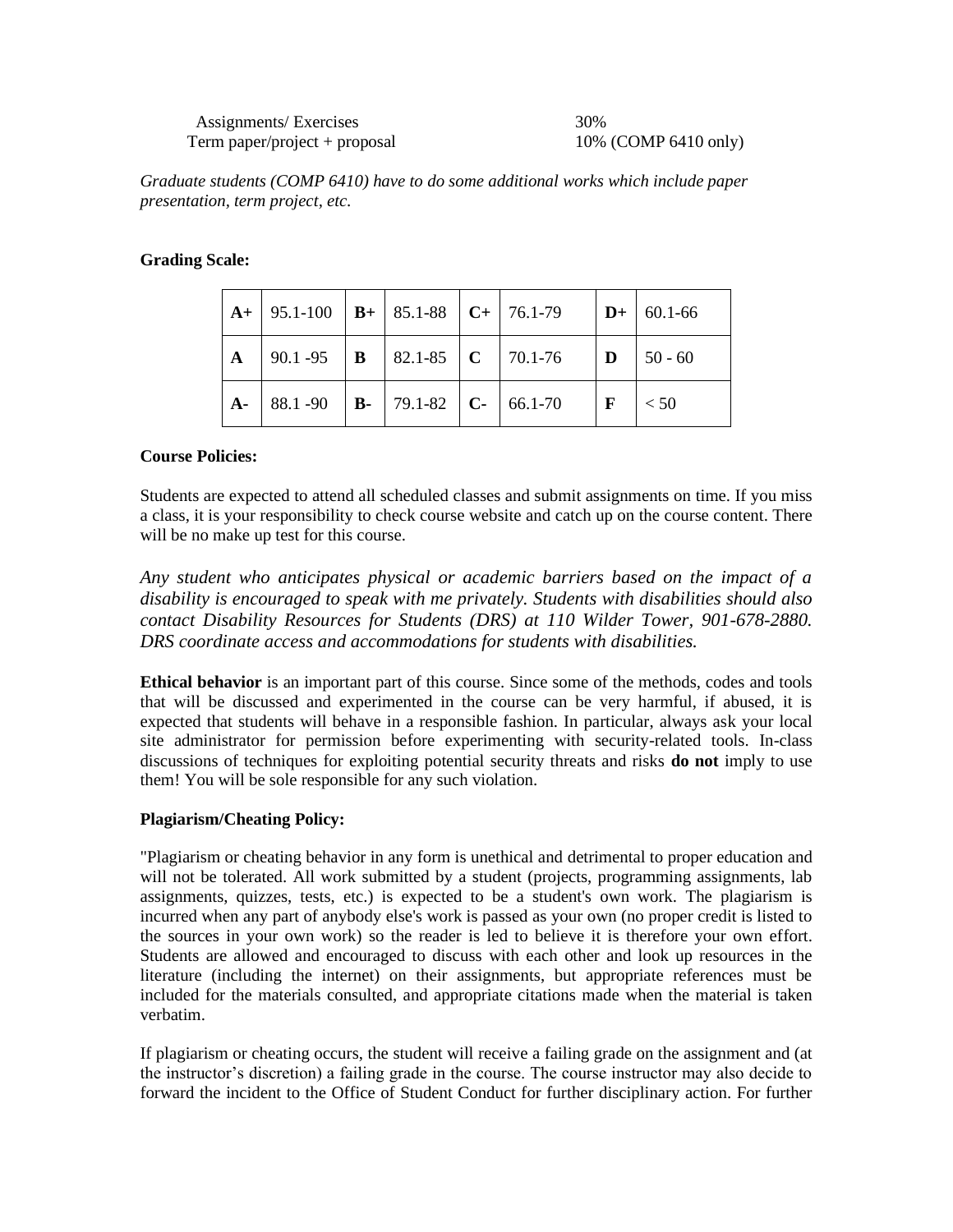information on U of M code of student conduct and academic discipline procedures, please refer to: <https://www.memphis.edu/osa/students/academic-misconduct.php>"

"Your written work may be submitted to Turnitin.com, or a similar electronic detection method, for an evaluation of the originality of your ideas and proper use and attribution of sources. As part of this process, you may be required to submit electronic as well as hard copies of your written work, or be given other instructions to follow. By taking this course, you agree that all assignments may undergo this review process and that the assignment may be included as a source document in Turnitin.com's restricted access database solely for the purpose of detecting plagiarism in such documents. Any assignment not submitted according to the procedures given by the instructor may be penalized or may not be accepted at all." (Office of Legal Counsel, August 4, 2020) [https://www.memphis.edu/umtech/teaching/](https://www.memphis.edu/umtech/teaching/turnitin.php)**turnitin**.php.

# *Tentative schedule (topics to be covered and course-related activities during the semester)*:

| <b>DATE</b>      | <b>LECTURE TOPICS</b>                                                                                                                                              |
|------------------|--------------------------------------------------------------------------------------------------------------------------------------------------------------------|
| <b>August 24</b> | Course Aims & Agenda – Introduction to Computer Security                                                                                                           |
| <b>August 26</b> | Cyber/Information Security – terminologies, security fundamentals and control<br>measures.                                                                         |
| <b>August 31</b> | Program Security – Secure programs, Patching, Phishing, Social Engineering<br>attacks, Targeted Attacks, Advanced Persistent Threats (APTs)<br><b>Assignment 1</b> |
| September 2      | Malicious Code-Virus & Worm, Virus life cycle, Covert Channel, etc.                                                                                                |
| September 7      | Cryptography Basics–Fundamentals, Enciphering, Deciphering, Type of<br>Ciphers, Cryptanalysis, Differential, etc.                                                  |
|                  | <b>September 9</b> Cryptography (cont) –Substitution, permutation, RSA, DES, etc.                                                                                  |
|                  | <b>September 14</b> Encryption Methods – AES, MD5, Hash functions, Digital Signature, etc.<br><b>Assignment 2</b>                                                  |
|                  | September 16 Asymmetric Encryption - Public-Private Key, Key exchange protocols, Key<br>Escrow and Clipper, etc.                                                   |
|                  | September 21 Computer Security Lab - I / Alterative activities                                                                                                     |
| September 23     | Host-System Security – Physical Security, Authentication and Authorization,<br>File Systems, Passwords and Access Control mechanism.                               |
|                  | <b>September 28</b> Digital Water marking, Stenography, Penetration Testing,<br>Attack Surfaces, OWASP Web Vulnerabilities and Remedies.<br><b>Assignment 3</b>    |

**September 30** First Class Test